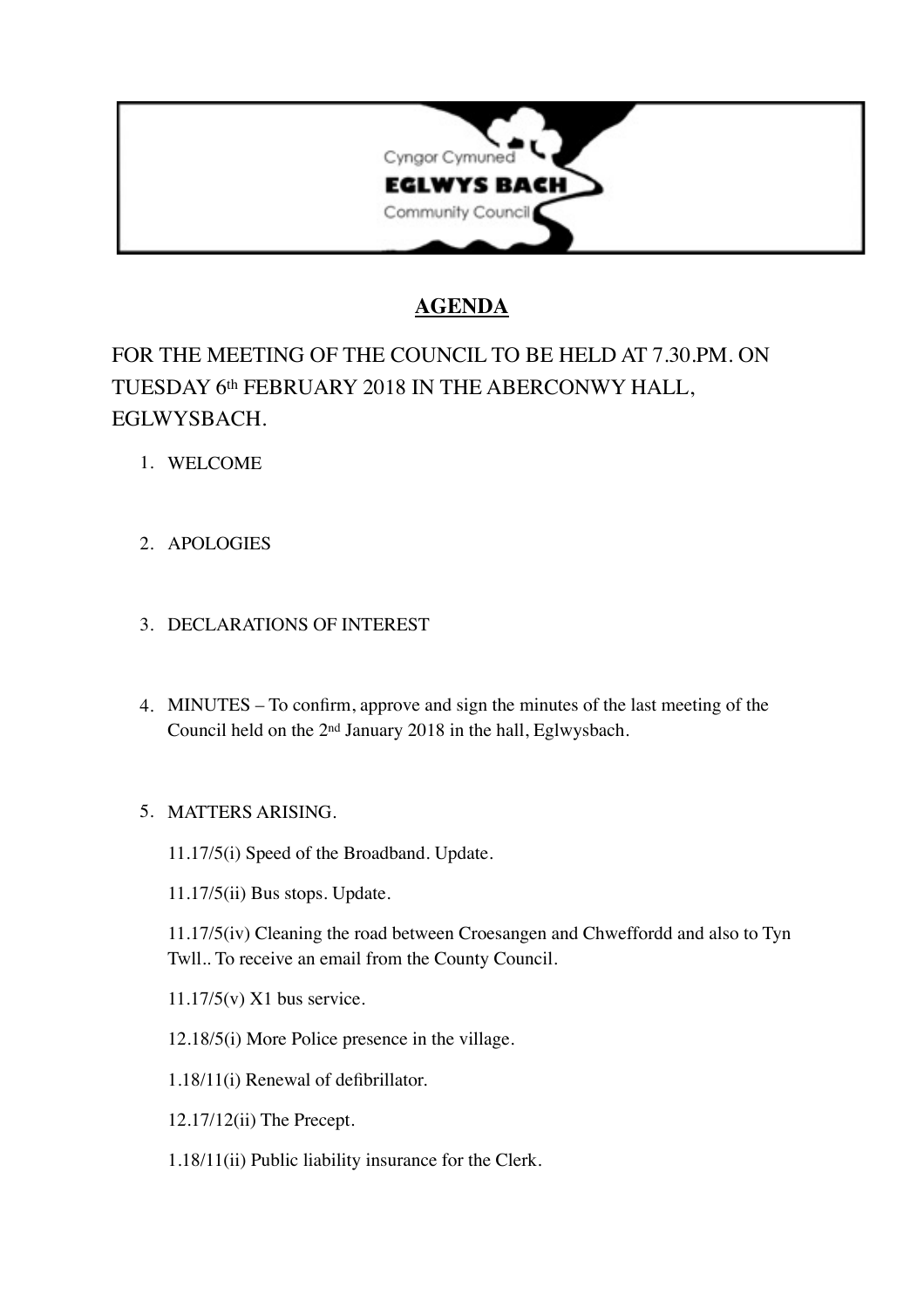1.18/11(vii) Scaffolding at London House.

1.18/11(ix) Foel to Rhandir public footpath.

#### 6. PLANNING.

2.18/6(i) 0/44699 Discharge of conditions 12 and 19 of planning consent 0/41695 (Proposed conversion of redundant outbuilding into holiday accommodation and to formalise access from A470 to woodland) at Dyto Barn, Maenan. Mr Michael McLaren.

2.18/6(ii) 0/44701 Change of use of Head gardeners cottage to office accommodation, extension to cottage, erection of staff welfare building, covered yard storage and horticultural shed at Bodnant gardens, Eglwysbach. Mr William Greenwood.

2.18/6(iii) 0/44733 Part change of use of the existing property with associated elevation modifications to the existing building. Pen y Bont, Eglwysbach. Mr Christopher Roberts.

2.18/6(iv) 0/44755 Pitched roof extension to front and side of existing dwelling at Nant y Gerrig Ucha, Ffordd Bryn Fran Eglwysbach. Mr Craig Greenhalgh.

2.18/6(v) 0/44805 2 storey extension and widening of site access at Pant y Celyn, Ffordd Pennant, Eglwysbach. Mr Emrys Davies Davies.

7. FINANCE REPORT – Up to 5<sup>th</sup> January 2018.

Reserve Account……………..£2069.74

Cemetery Account…………..£2313.20

Current Account……………..£5130.26

#### 8. PAYMENTS RECEIVED - None

#### 9. PAYMENTS

2.18/9(i) Mrs Hayward……………………………………….£ 2.18/9(ii) Mrs Marian Pryor Internal Auditor……..…£100.00